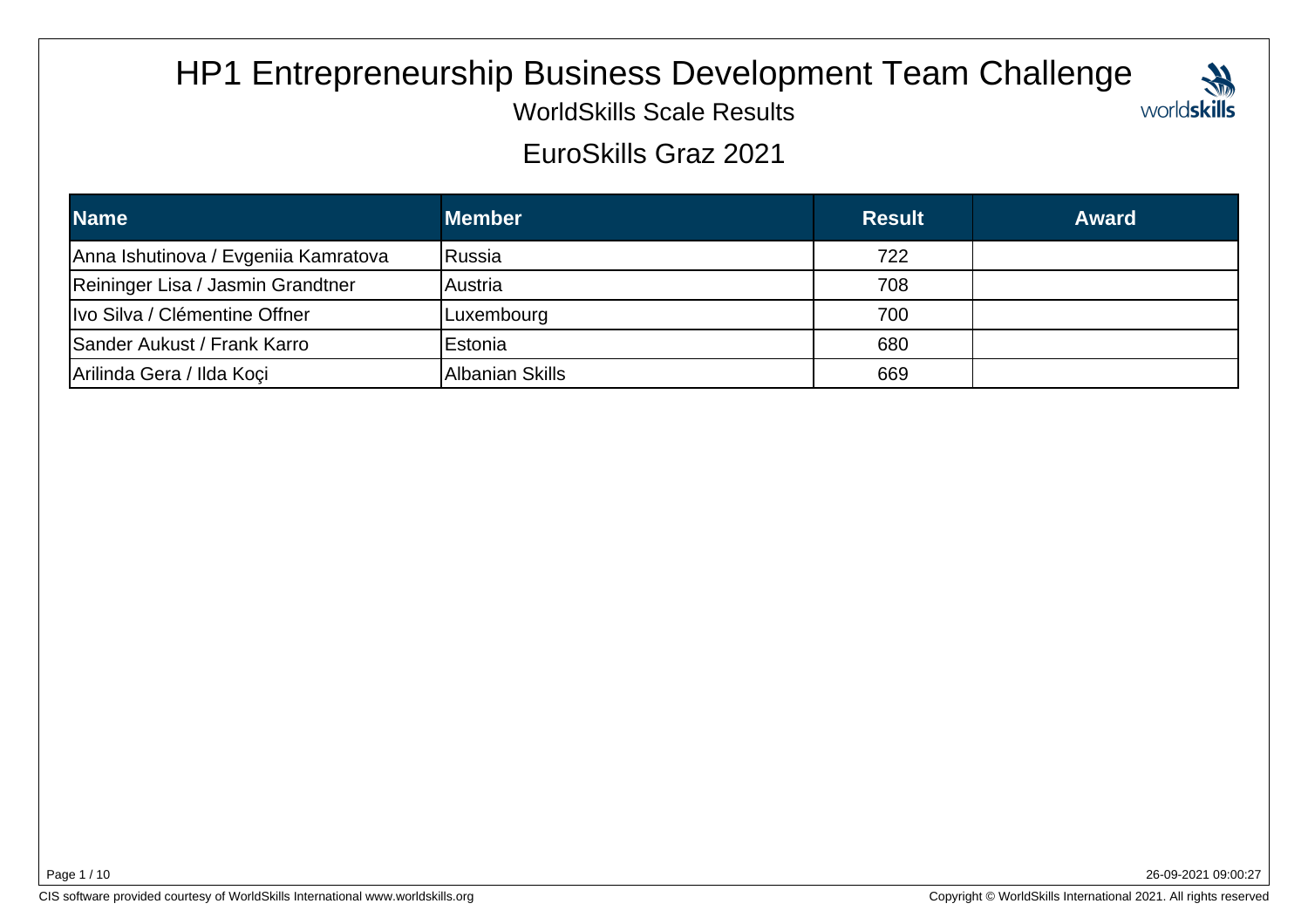### HP10 CNC-Turning

WorldSkills Scale Results

| EuroSkills Graz 2021 |               |              |  |
|----------------------|---------------|--------------|--|
| <b>mber</b>          | <b>Result</b> | <b>Award</b> |  |

| <b>Name</b>    | <b>Member</b>        | <b>Result</b> | <b>Award</b> |
|----------------|----------------------|---------------|--------------|
| Danil Polozov  | <b>Russia</b>        | 720           |              |
| Kevin Emhofer  | <b>Austria</b>       | 700           |              |
| Hanan Alshamsi | United Arab Emirates | 657           |              |

26-09-2021 09:00:27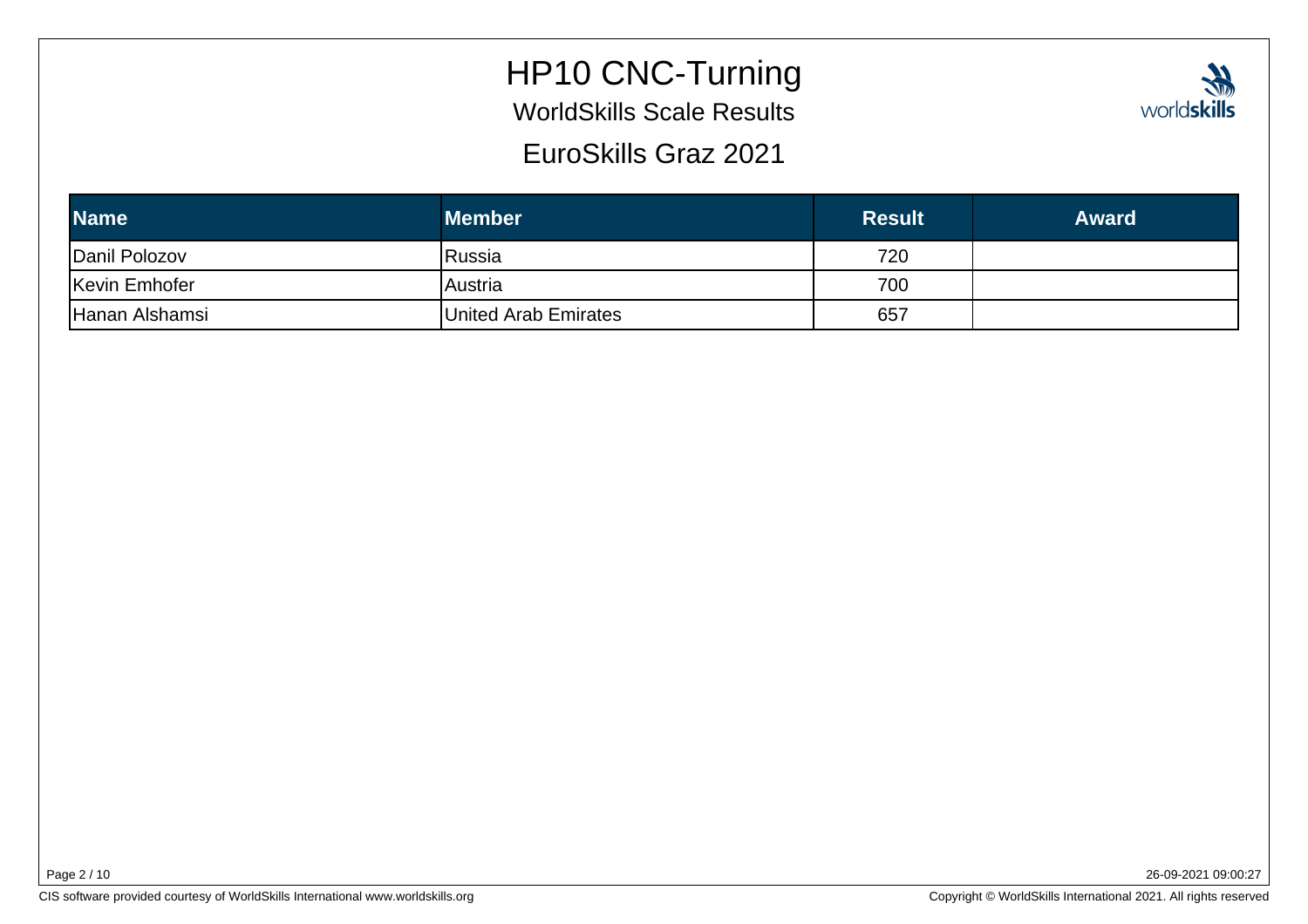## HP11 Retail Sales

WorldSkills Scale Results

EuroSkills Graz 2021

| <b>Wh</b>   |
|-------------|
| worldskills |

| <b>Name</b>          | <b>Member</b> | <b>Result</b> | <b>Award</b> |
|----------------------|---------------|---------------|--------------|
| <b>Florian Hiebl</b> | Austria       | 720           |              |
| Anastasia Yakushina  | Russia        | 700           |              |
| Linards Andersons    | Latvia        | 529           |              |

Page 3 / 10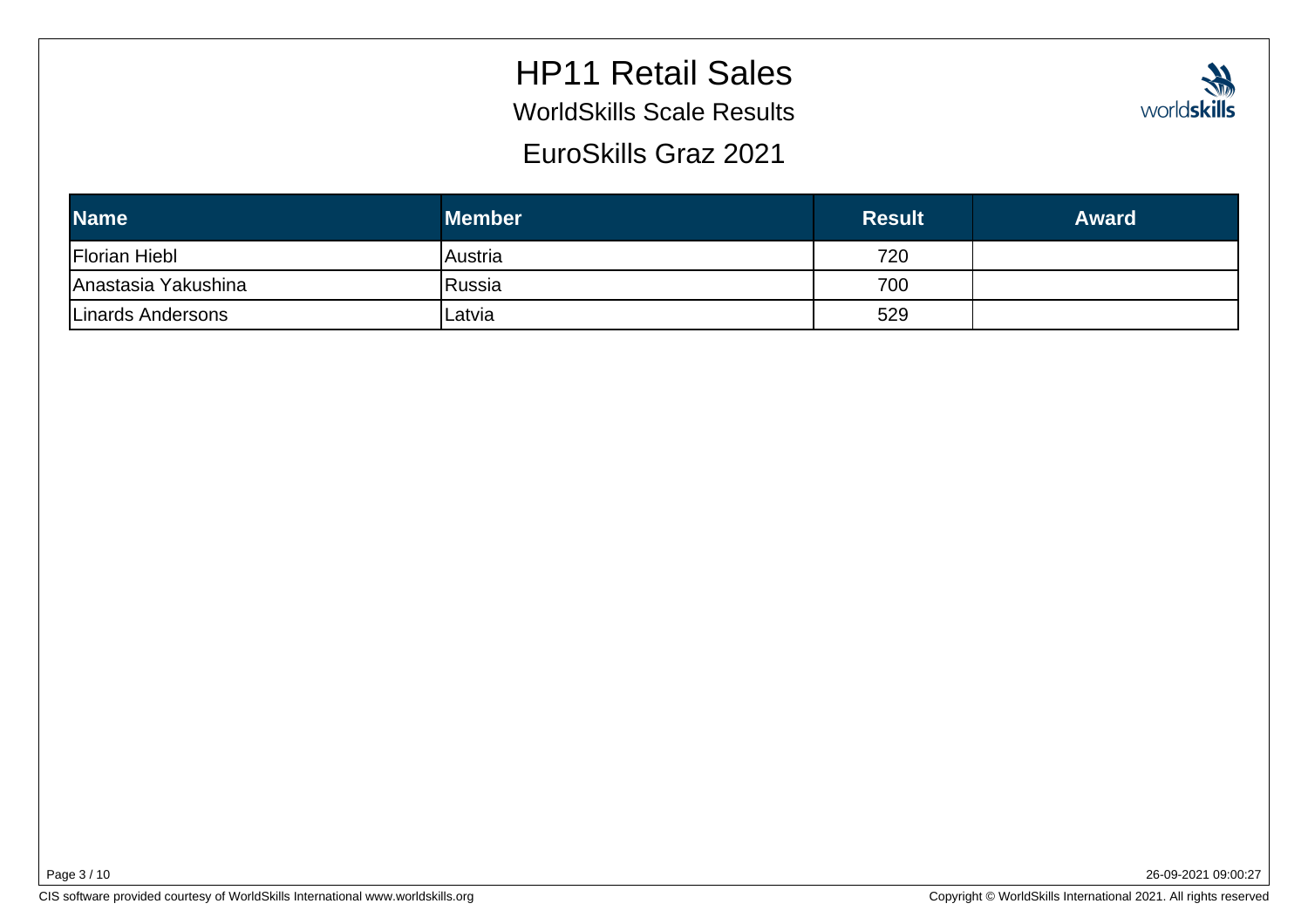# HP2 Industry 4.0WorldSkills Scale Results



EuroSkills Graz 2021

| <b>Name</b>                          | <b>Member</b>      | <b>Result</b> | <b>Award</b> |
|--------------------------------------|--------------------|---------------|--------------|
| Silvan Wiedmer / Yunus Ruff          | <b>Switzerland</b> | 722           |              |
| Kristóf Balázs Sipos / Zoltán Takács | Hungary            | 703           |              |
| Vladislav Evdokimov / Vadim Akhmetov | <b>Russia</b>      | 700           |              |
| Robin Löhr / Julian Wissmann         | <b>Austria</b>     | 680           |              |
| Max Klumb / Tim Biondino             | Germany            | 677           |              |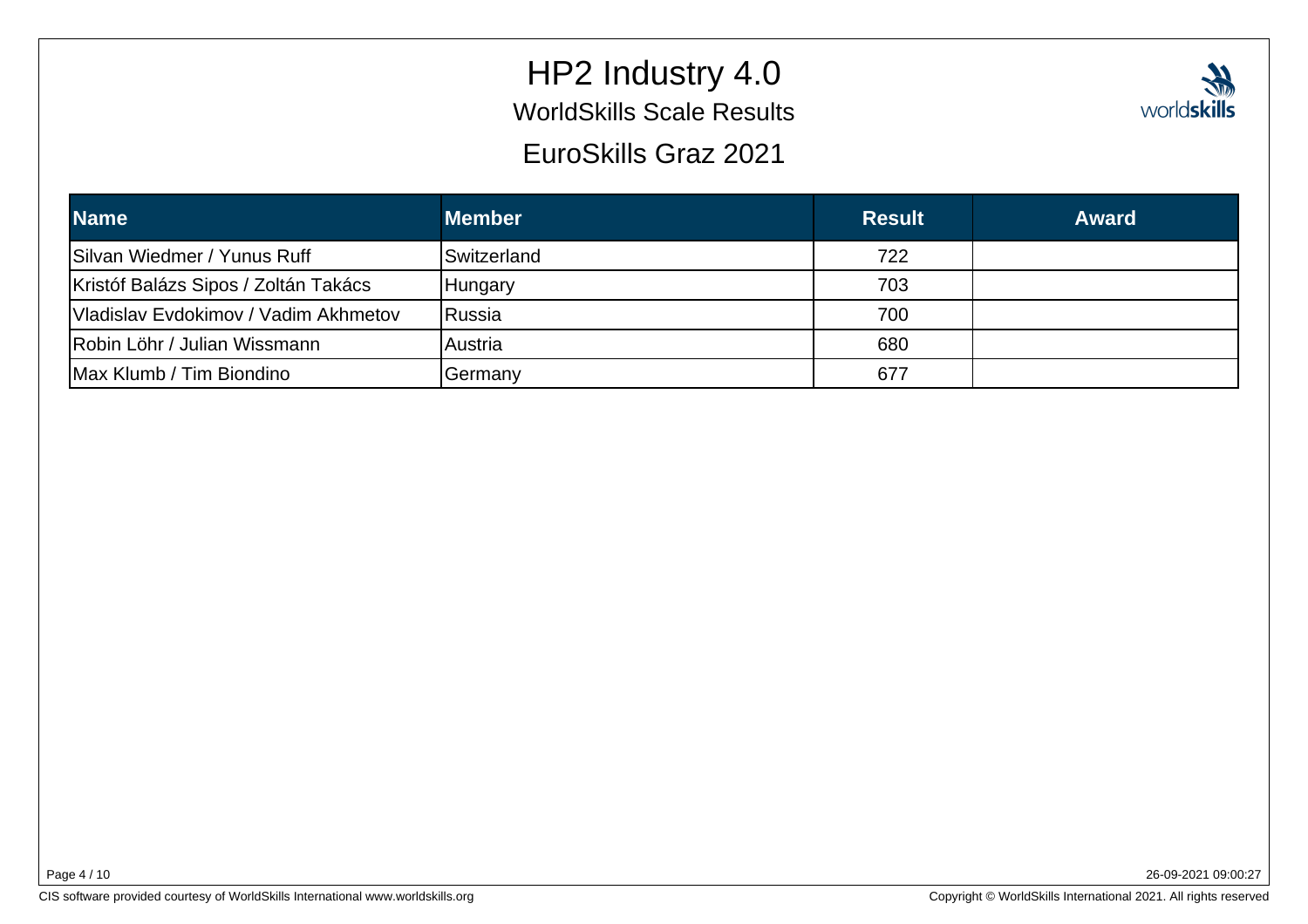#### HP3 Industrial Mechanics

WorldSkills Scale Results

EuroSkills Graz 2021

| <b>Name</b>         | <b>Member</b> | <b>Result</b> | <b>Award</b> |
|---------------------|---------------|---------------|--------------|
| <b>Tim Herrmann</b> | Germany       | 725           |              |
| <b>Gil Beutler</b>  | Switzerland   | 716           |              |
| Lukas Schwärzler    | Austria       | 684           |              |
| Mikhail Barkov      | Russia        | 665           |              |

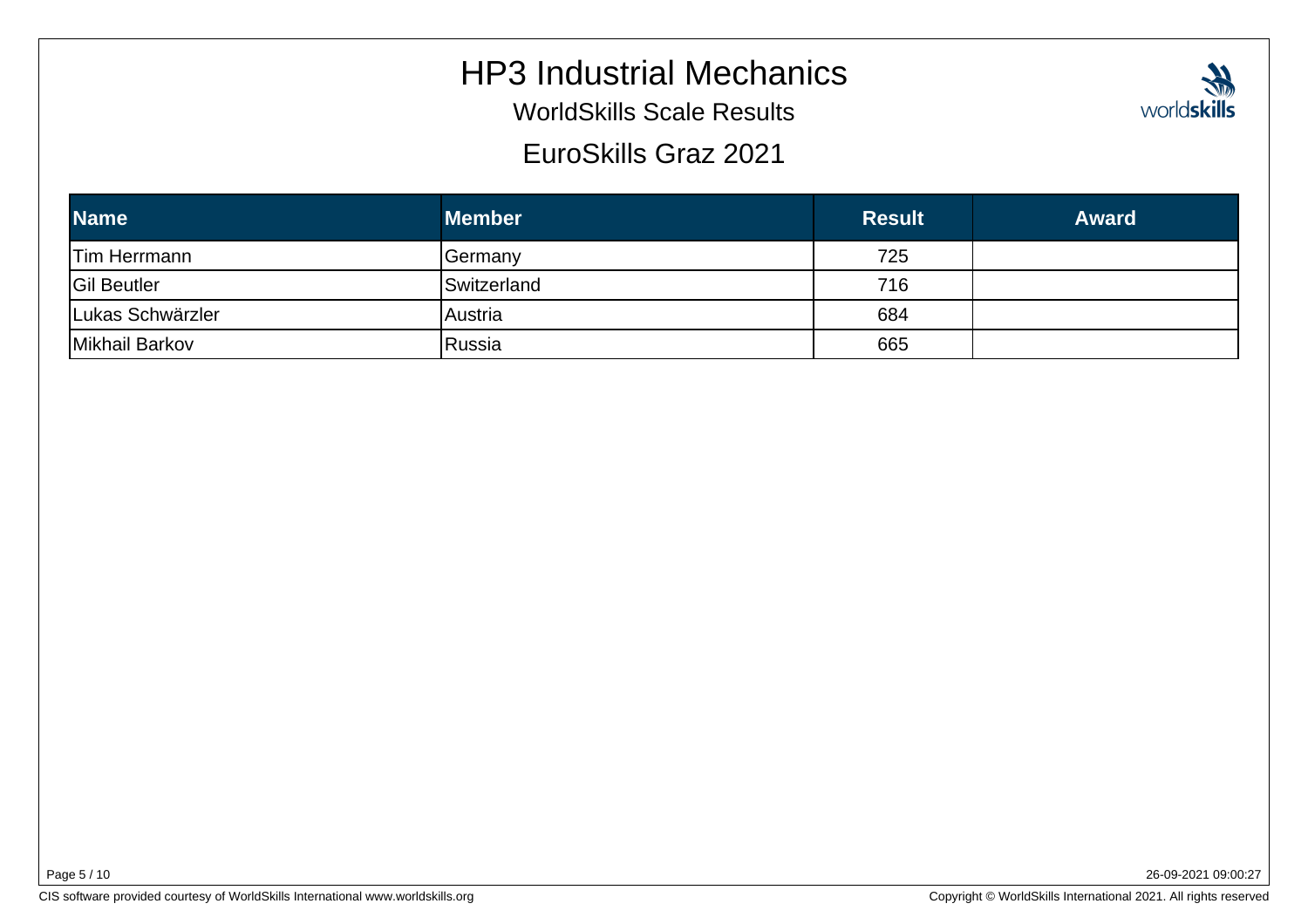### HP5 Chemical Laboratory Technician

WorldSkills Scale Results

#### EuroSkills Graz 2021

| <b>Name</b>            | <b>Member</b> | <b>Result</b> | <b>Award</b> |
|------------------------|---------------|---------------|--------------|
| Peter Günther Wakonigg | lAustria      | 720           |              |
| Evgeniya Denisova      | Russia        | 700           |              |
| Krzysztof Jasieski     | Poland        | 628           |              |

Page 6 / 10

26-09-2021 09:00:27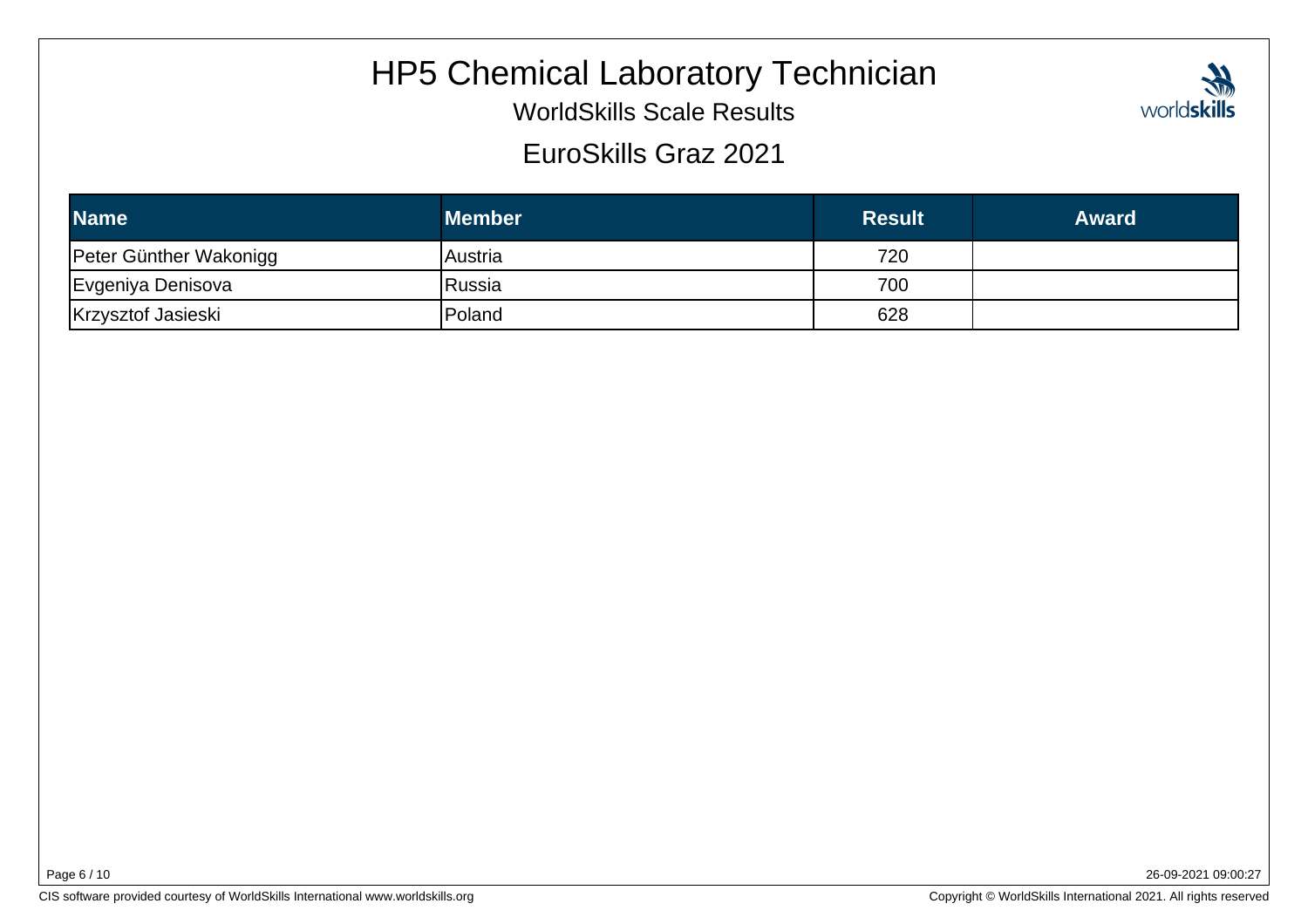### HP6 Freight Forwarding

WorldSkills Scale Results

EuroSkills Graz 2021

| <b>M</b>    |  |
|-------------|--|
| worldskills |  |

| <b>Name</b>             | <b>Member</b> | <b>Result</b> | <b>Award</b> |
|-------------------------|---------------|---------------|--------------|
| Gleb Shmonin            | Russia        | 737           |              |
| Tobias Tropper          | lAustria      | 700           |              |
| <b>Krists Granateks</b> | Latvia        | 680           |              |

Page 7 / 10

26-09-2021 09:00:27

CIS software provided courtesy of WorldSkills International www.worldskills.org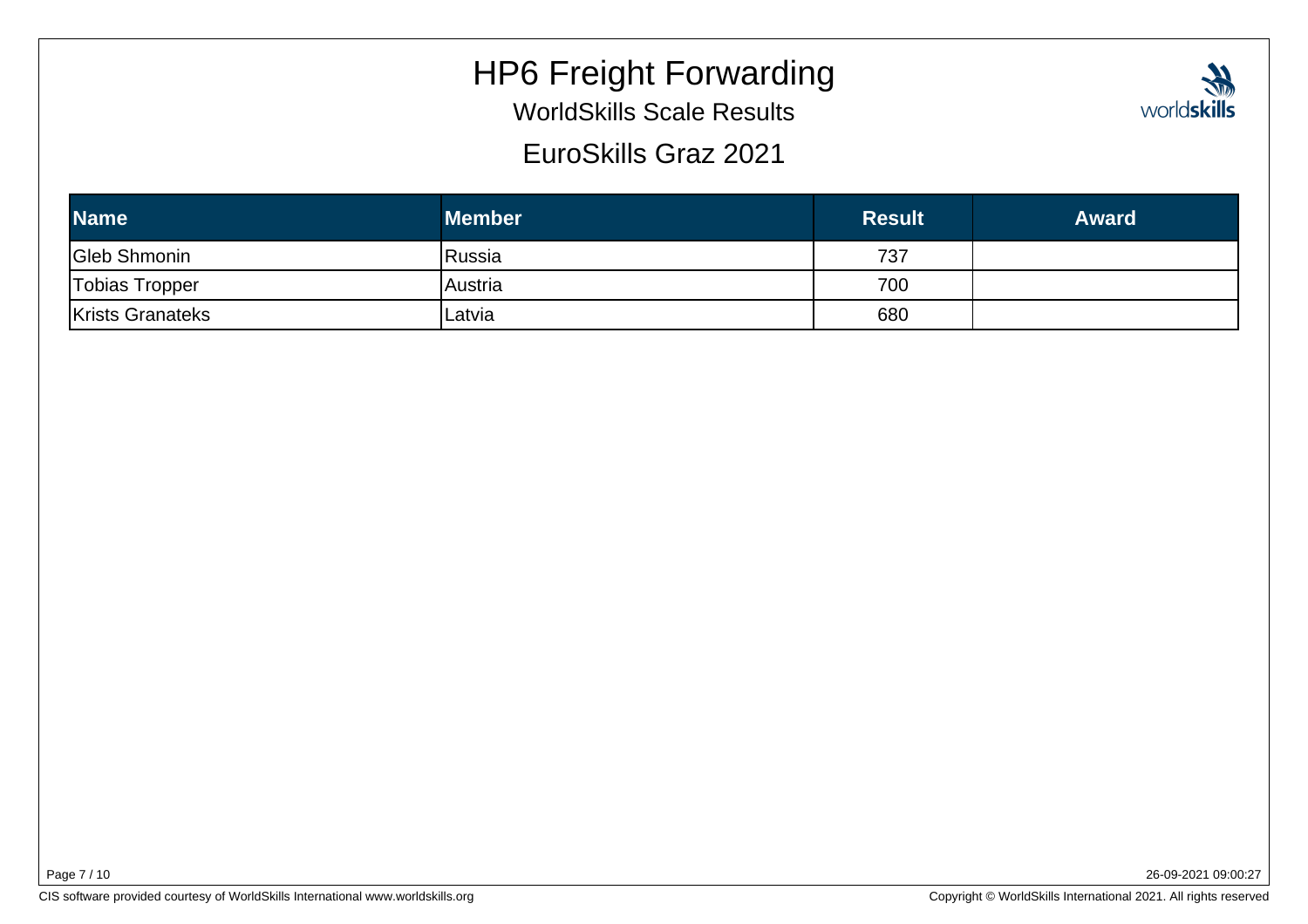### HP7 Robot Systems Integration

WorldSkills Scale Results

#### EuroSkills Graz 2021

| <b>Name</b>                                     | <b>Member</b> | <b>Result</b> | <b>Award</b> |
|-------------------------------------------------|---------------|---------------|--------------|
| Youssef RAMI / Louis HEYERES                    | Belgium       | 721           |              |
| Cedric Schramm / Lars Jahnke                    | Germany       | 720           |              |
| Máté Kuller / Szilárd Hökkön                    | Hungary       | 709           |              |
| Adrien AMOROSINI / Clément<br><b>IDURANDEAU</b> | France        | 691           |              |
| Roman Rogachev / Ivan Kucherenko                | <b>Russia</b> | 650           |              |
| Jonas Kaspar / Alexander Mayer                  | lAustria      | 646           |              |

26-09-2021 09:00:27

 $\boldsymbol{\mathcal{U}}$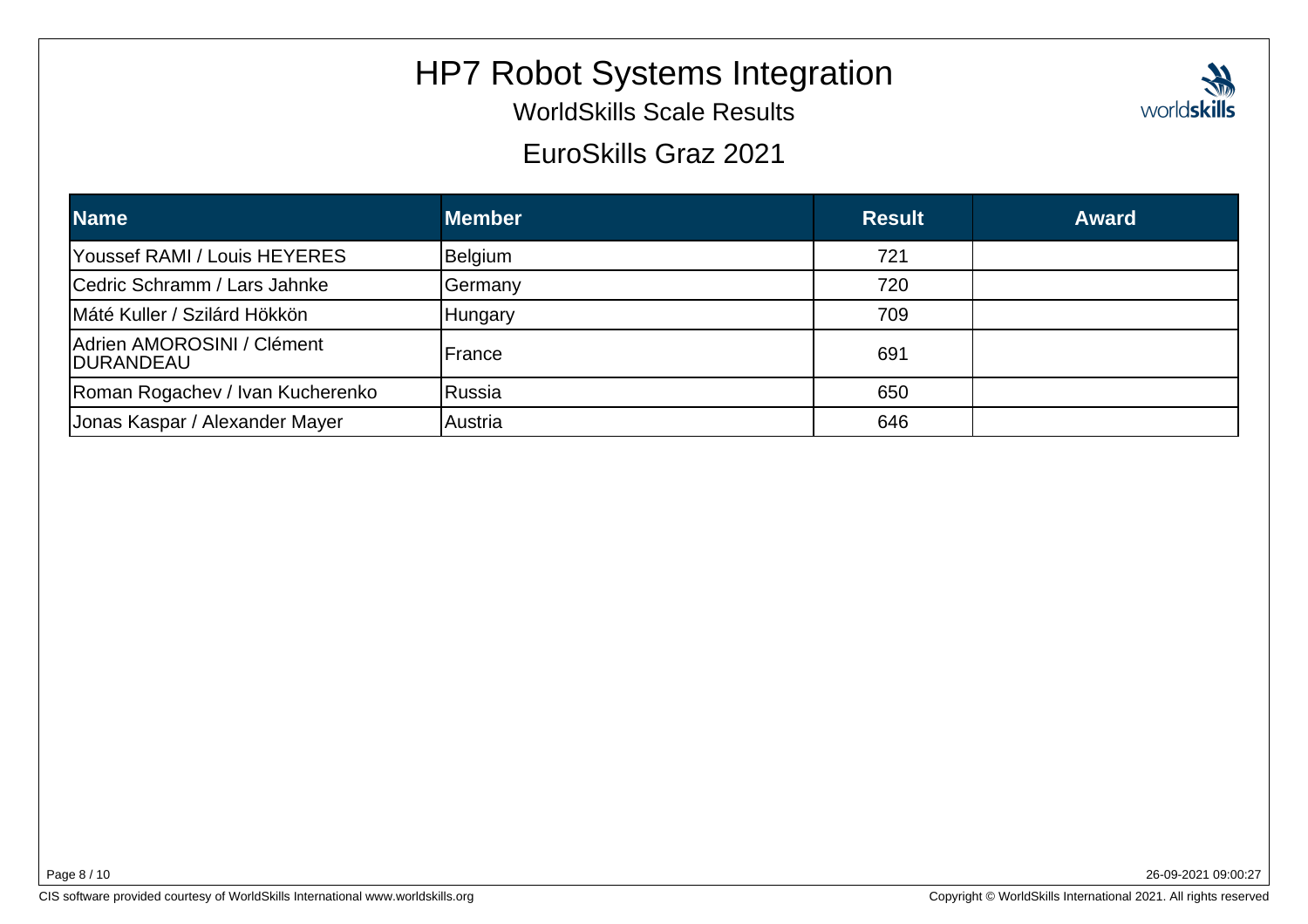#### HP8 Pharmacy Technician

WorldSkills Scale Results

#### EuroSkills Graz 2021

| <b>Name</b>              | <b>Member</b>  | <b>Result</b> | <b>Award</b> |
|--------------------------|----------------|---------------|--------------|
| <b>Florian Britzwein</b> | <b>Germany</b> | 720           |              |
| Selina Fellner           | lAustria       | 700           |              |
| Vladimir Savchenko       | Russia         | 475           |              |

Page 9 / 10

26-09-2021 09:00:27